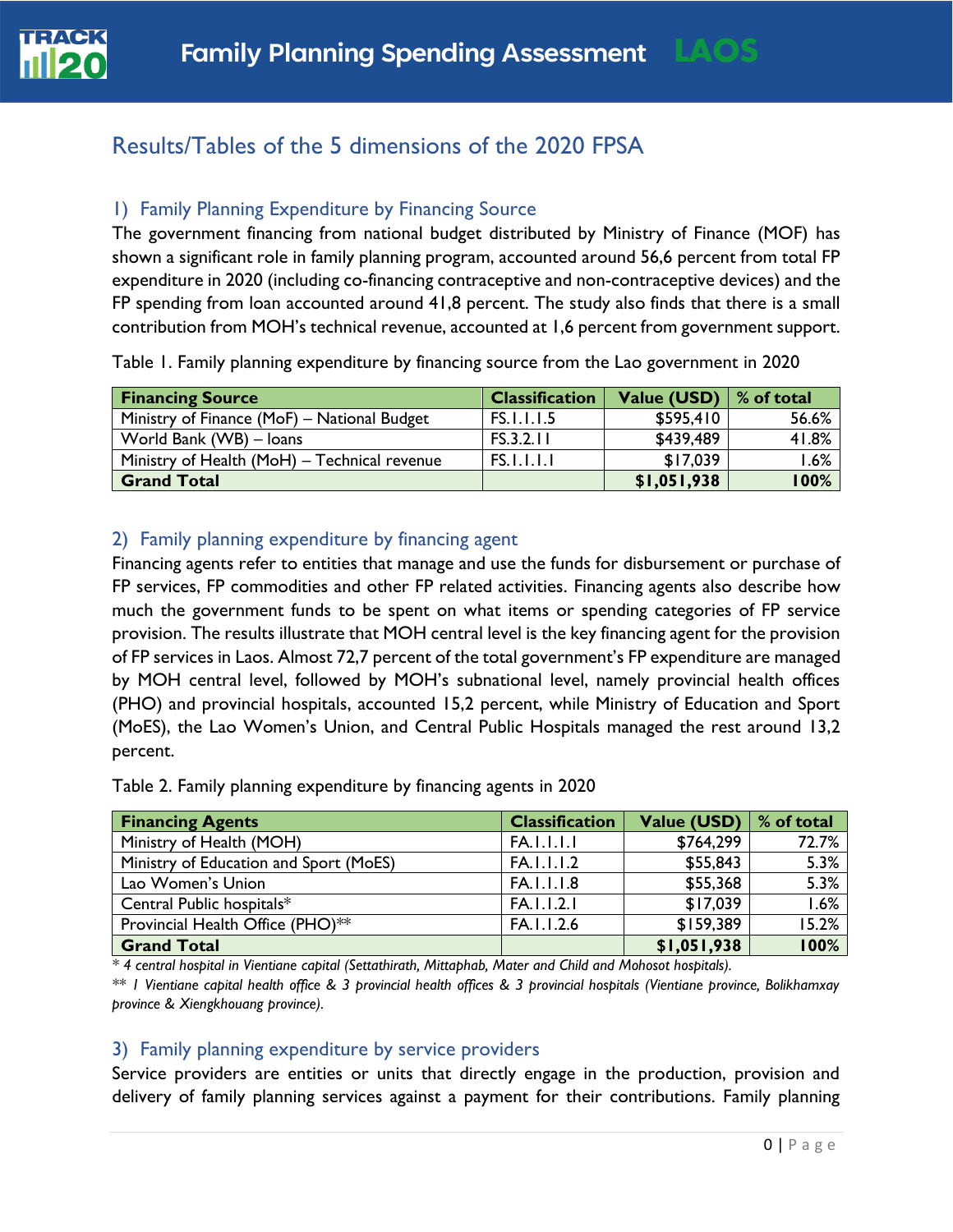

services and interventions are provided by a number of providers, including the public institutions, private for profit and non-profit domestic and international organizations. Table 3 demonstrates the FP spending by service providers in 2020. Provincial Health office, including provincial hospitals, play a significant role in providing FP services in Laos, accounted for the highest spending at 22,3 percent; followed by Department of Hygiene and Health Promotion (the expenditure mainly come from procurement of contraceptive), which accounted for 22 percent. While the Maternal and Child Health Center (MCHC), who is the National Family Planning Entity, accounted for the FP spending around 10,1 percent.

| <b>Provider</b>                                                      |                 | <b>Classification</b>   Value (USD) | % of total |
|----------------------------------------------------------------------|-----------------|-------------------------------------|------------|
| <b>Ministry of Health</b>                                            |                 |                                     |            |
| Department of Hygiene Health and Promotion (DHHP)                    | PS. I.13.2      | \$231,652                           | 22.0%      |
| Maternal and Child Health Center (MCHC)                              | PS.1.13.1       | \$105,900                           | 10.1%      |
| Department of Food and Drug (FDD)                                    | PS.1.13.2       | \$80,762                            | 7.7%       |
| Medical Product and Supply Center (MPSC)<br>$\overline{\phantom{a}}$ | <b>PS.I.7</b>   | \$136,332                           | 13.0%      |
| <b>Public Central hospitals</b>                                      | <b>PS.I.I.I</b> | \$127,536                           | 12.1%      |
| Vientiane Capital Health Office                                      | PS.1.13.2       | \$23,904                            | 2.3%       |
| <b>Provincial Health Office</b>                                      | PS.I.13.2       | \$234,641                           | 22.3%      |
| <b>Ministry of Education and Sport (MoES)</b>                        |                 |                                     |            |
| Department of General Education                                      | PS.I.13.3       | \$34,655                            | 3.3%       |
| Department of Higher Education                                       | PS.I.13.3       | \$21,188                            | 2.0%       |
| Lao Women's Union                                                    |                 |                                     |            |
| Department of Women Promotion                                        | PS.1.99         | \$41,278                            | 3.9%       |
| Vientiane Youth Center                                               | PS.1.99         | \$14,090                            | 1.3%       |
| <b>Grand Total</b>                                                   |                 | \$1,051,938                         | 100%       |

Table 3. Family planning expenditure by service providers in 2020

## 4) Family planning expenditure by service categories

The study classifies total expenditure into service categories or activities which includes contraceptives, provision of implants, and FP relative services; program management and administration; human resource; advocacy and M&E; information, education and communication. Table 4 shows the finding of total expenditures under these service categories. The finding shows that programme management related to human resources constitute the highest expenditure at 26,5 percent of total FP spending, followed by programme management and administration accounted for 21,9 percent; programme monitoring and evaluation at 13 percent; contraceptives at 12,8 percent; drug supply system at 7,8 percent; provision of implants at 6,2% and etc.

Table 4. Expenditure by FP service categories in 2020

| <b>Family Planning Spending Categories</b> | <b>Classification</b> | <b>Value (USD)</b> | % of total |
|--------------------------------------------|-----------------------|--------------------|------------|
| Provision of implants                      | FPSC 1.9              | \$65,000           | 6.2%       |
| Drug supply systems                        | <b>FPSC 2.6</b>       | \$81,813           | 7.8%       |
| Provision of injectables                   | FPSC 1.7              | \$135,000          | 12.8%      |
| Monitoring and evaluation                  | <b>FPSC 2.4</b>       | \$136,904          | 13.0%      |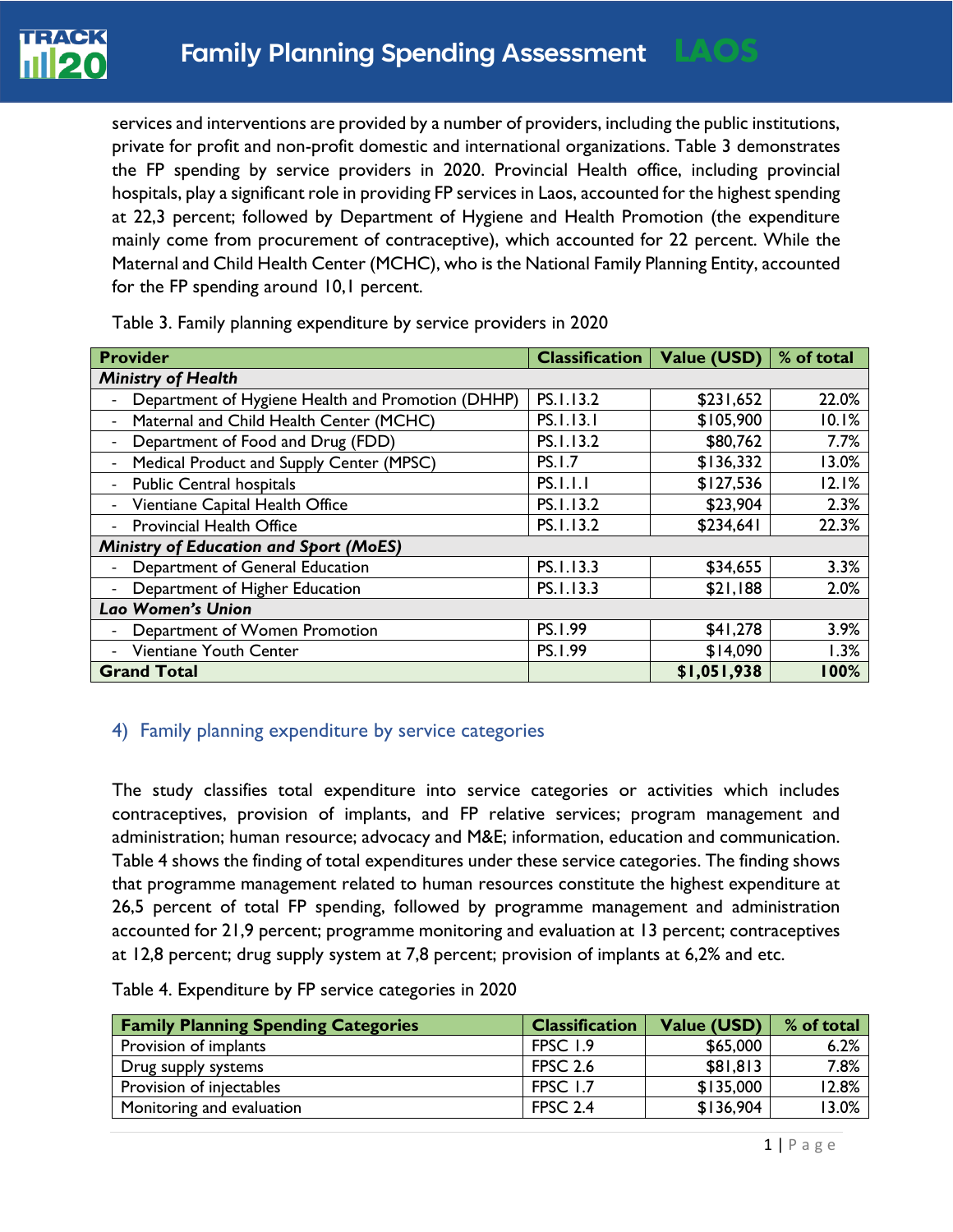

| Administration and transaction costs associated with    | <b>FPSC 2.2</b>  | \$3,105     | 0.3%  |
|---------------------------------------------------------|------------------|-------------|-------|
| managing and disbursing funds                           |                  |             |       |
| FP services not disaggregated by type (specify types of | <b>FPSC 1.98</b> | \$19,430    | 1.8%  |
| FP services included in the aggregate spending)         |                  |             |       |
| Programme management and administration not broken      | <b>FPSC 2.98</b> | \$278,396   | 26.5% |
| down by type                                            |                  |             |       |
| Upgrading and provision other equipment                 | <b>FPSC 2.9</b>  | \$6,750     | 0.6%  |
| <b>Policy Development</b>                               | FPSC 2.1         | \$5,425     | 0.5%  |
| Programme management and administration not             | <b>FPSC 2.99</b> | \$230,655   | 21.9% |
| elsewhere classified                                    |                  |             |       |
| Training and capacity building                          | FPSC 3.1         | \$38,231    | 3.6%  |
| Advocacy                                                | FPSC 4.1         | \$42,003    | 4.0%  |
| Information, education and communication for FP         | <b>FPSC 1.23</b> | \$7,423     | 0.7%  |
| Counselling on contraceptive methods and any other FP   | FPSC 1.1         | \$1,803     | 0.2%  |
| advice                                                  |                  |             |       |
| <b>Grand Total</b>                                      |                  | \$1,051,938 | 100%  |

# 5) Family planning expenditure by inputs (production factors).

The study disaggregates all the recurrent and capital expenditures based on the FPSA classification as indicated in Table 5. The study finds that staff cost related to salary and allowance is the highest among the all types of production factors or inputs, which accounted for 26,6 percent of the total FP expenditure in 2020. The second highest share of FP spending is incurred by contraceptives (injectables and related consumables) for around 12,8 percent, followed by meeting and workshop for 11,2 percent, travel expenses for 10,5 percent, implants for 6,2 percent, indirect FP service staff cost for 5,8 percent. The rest of spending are shares among several types of production factors as highlighted in Table 5 below.

| <b>Family Planning Production Factors</b>           | <b>Classification</b> | Value (USD) | % of total |
|-----------------------------------------------------|-----------------------|-------------|------------|
| Direct FP service provision staff cost              | FPPF 1.1.1            | \$4,050     | 0.4%       |
| Indirect FP service provision staff cost            | <b>FPPF 1.1.2</b>     | \$60,736    | 5.8%       |
| Management staff cost                               | <b>FPPF 1.1.3</b>     | \$12,474    | 1.2%       |
| Staff cost not classified above (specify).          | <b>FPPF 1.199</b>     | \$279,325   | 26.6%      |
| Injectables and related consumables                 | <b>FPPF 1.2.2</b>     | \$135,000   | 12.8%      |
| Implants and related consumables                    | FPPF 1.2.4            | \$65,000    | 6.2%       |
| Male condoms for FP                                 | <b>FPPF 1.2.7</b>     | \$11,500    | 1.1%       |
| Female condoms for FP                               | <b>FPPF 1.2.8</b>     | \$4,500     | 0.4%       |
| Contraceptives and consumables not disaggregated by | FPPF 1.2.98           | \$6,750     | 0.6%       |
| type.                                               |                       |             |            |
| Contraceptives and consumables not classified above | FPPF 1.2.99           | \$22,778    | 2.2%       |
| (specify).                                          |                       |             |            |
| Warehousing                                         | <b>FPPF 1.20</b>      | \$5,584     | 0.5%       |
| Transportation, and distribution                    | <b>FPPF 1.21</b>      | \$19,204    | 1.8%       |
| Information, education and communication (IEC)      | <b>FPPF 1.4.1</b>     | \$2,500     | 0.2%       |
| materials                                           |                       |             |            |
| Print media                                         | <b>FPPF 1.4.2</b>     | \$23,623    | 2.2%       |

Table 5. Family planning expenditure by inputs (production factors) in 2020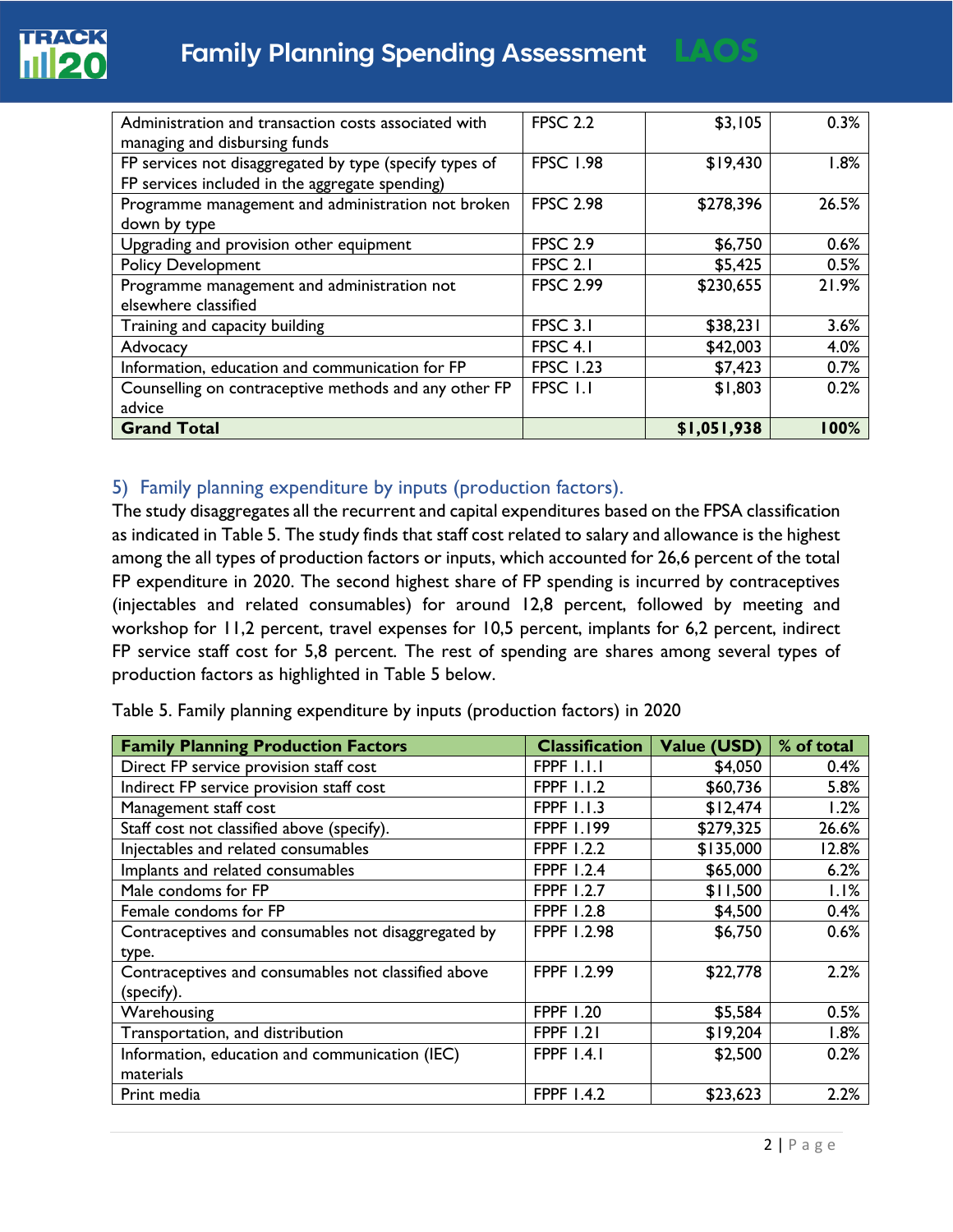

| FP promotion not disaggregated                  | FPPF 1.4.98       | \$293       | 0.0%  |
|-------------------------------------------------|-------------------|-------------|-------|
| FP promotion not elsewhere classified           | FPPF 1.4.99       | \$7,690     | 0.7%  |
| <b>Travel expenses</b>                          | <b>FPPF 1.5.5</b> | \$110,458   | 10.5% |
| Administrative costs not disaggregated by type. | FPPF 1.5.98       | \$26,690    | 2.5%  |
| Meetings and workshops                          | <b>FPPF 1.7</b>   | \$117,885   | 11.2% |
| Training                                        | FPPF 1.8          | \$48,844    | 4.6%  |
| <b>Procurement services</b>                     | FPPF 1.9          | \$3,565     | 0.3%  |
| Current expenditure not broken down by type:    | <b>FPPF 1.98</b>  | \$27,116    | 2.6%  |
| Upgrading, renovation and construction cost     | <b>FPPF 2.1.1</b> | \$56,373    | 5.4%  |
| <b>Grand Total</b>                              |                   | \$1,051,938 | 100%  |

## 6) Flow of funds for family planning program

Financing of family planning commodities and activities are commenced by different stakeholders. The stakeholders comprise of sources of funds, financing agents, and service providers of family planning. Figure 1 shows diagrammatic arrangement of the flow of family planning funds from central, provincial, district, to the service provider for family planning program under the government financing. In 2020, the main three financial sources are national budget, concessional loan from the World Bank and technical revenue from Ministry of Health. Furthermore, the key financial agents of the government funds for provision of family planning services are Ministry of Health (Department of Hygiene and Health Promotion, Maternal and Child Health Center, Food and Drug Department, Medical Product and Supply Center), Ministry of Education and Sport (Department of General Education, Department Nonformal Education), the Lao Women's Union (Vientiane Youth Center), Provincial Health Offices (PHO), and District Health Offices (DHO). The key service provider of FP program includes MCHC, central public hospitals, Vientiane Youth Center, public secondary and high school, PHO, DHO, provincial hospitals, district hospital, and health center.